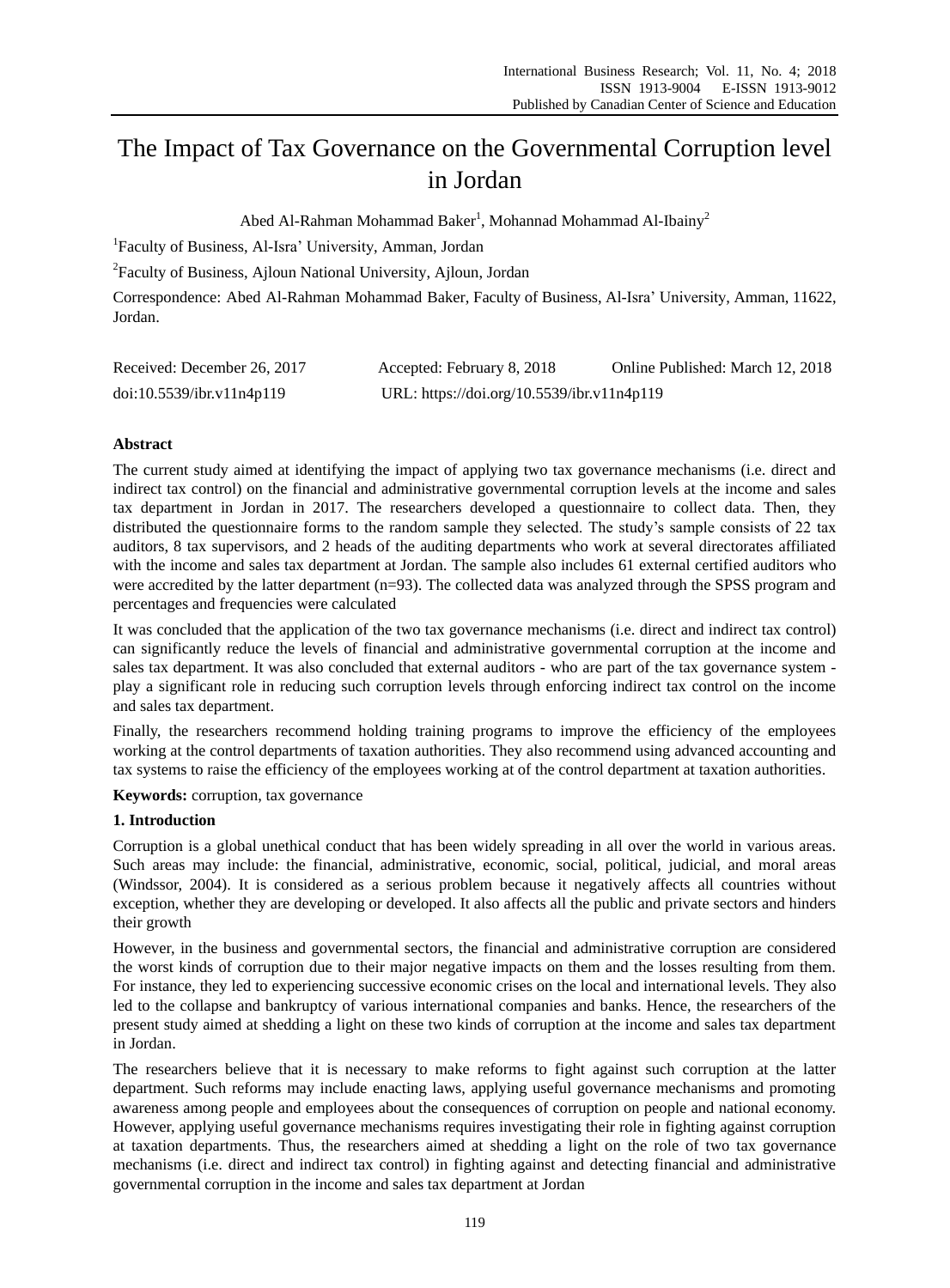#### **2. Statement of the Problem**

There are many countries that lack valuable resources which can generate high amounts of revenue. Therefore, such countries rely much on the tax revenues to pay their public expenditures. In other words, the collected tax revenues are considered highly significant in such countries. For instance, such revenues participate in making investments, supporting national economy and increasing the economic growth rates. Thus, they shall participate indirectly in providing job opportunities and fighting against poverty and unemployment.

In the light of the aforementioned, it should be noted that acts of manipulation or corruption related to taxes shall hinder the state's growth and development. Hence, the taxation departments must perform their role efficiently to prevent and detect any corruption related to taxes, especially in developing countries that lack valuable resources. That can be ensured through applying effective tax governance mechanisms. In order to identify the effectiveness of tax governance mechanisms, they must be examined. For this reason, the researchers of the present study aimed at examining the effectiveness of two tax governance mechanisms (i.e. the direct and indirect tax control) in fighting against financial and administrative governmental corruption at the income and sales tax department in Jordan

#### **3. The Study's Questions**

The present study aimed at answering the following questions:

Q.1) - Is there any statistically significant impact for the application of direct tax control – as being one of the tax governance mechanisms – on the levels of financial and administrative governmental corruption at the income and sales tax department in Jordan?

Q,2) - Is there any statistically significant impact for the application of indirect tax control – as being one of the tax governance mechanisms – on the levels of financial and administrative governmental corruption at the income and sales tax department in Jordan?

## **4. The Study's Objectives**

The present study aimed at:

1) – Identifying whether there is any statistically significant impact for the application of direct tax control – as being one of the tax governance mechanisms – on the levels of financial and administrative governmental corruption at the income and sales tax department in Jordan

2)- Identifying whether there is any statistically significant impact for the application of indirect tax control – as being one of the tax governance mechanisms – on the levels of financial and administrative governmental corruption at the income and sales tax department in Jordan

#### **5. The Study's Significance**

The present study is significant due to the following reasons:

- The study's results can enhance the Jordanian national economy through providing knowledge about the significance of fighting against corruption and its reasons
- The study's results participate in raising the tax revenues which represent a significant amount of the gross domestic product. That shall lead to improve the Jordanian economy, raise the economic growth rate, reduce poverty, make investments and increase job opportunities
- The study's results are useful for the ones responsible for making policies and decisions at the income and sales tax department. To be specific, these results shall help them in fighting against corruption and reducing the tax evasion rates. Thus, these results shall improve the future performance of the latter department leading stakeholders to invest more in governmental business
- The present study fills a gap in the relevant Arab literature and provides recommendations for reducing tax related corruption. It also fills a gap in the Jordanian literature due to the scarcity of the studies conducted about this issue in Jordan
- The present study provides a review for the relevant theoretical and empirical literature related to tax governance. It also sheds a light on the seriousness of the financial and administrative corruption at governmental institutions.
- The study shall serve as a useful reference for the researchers who want to conduct similar studies in the taxation departments of other countries.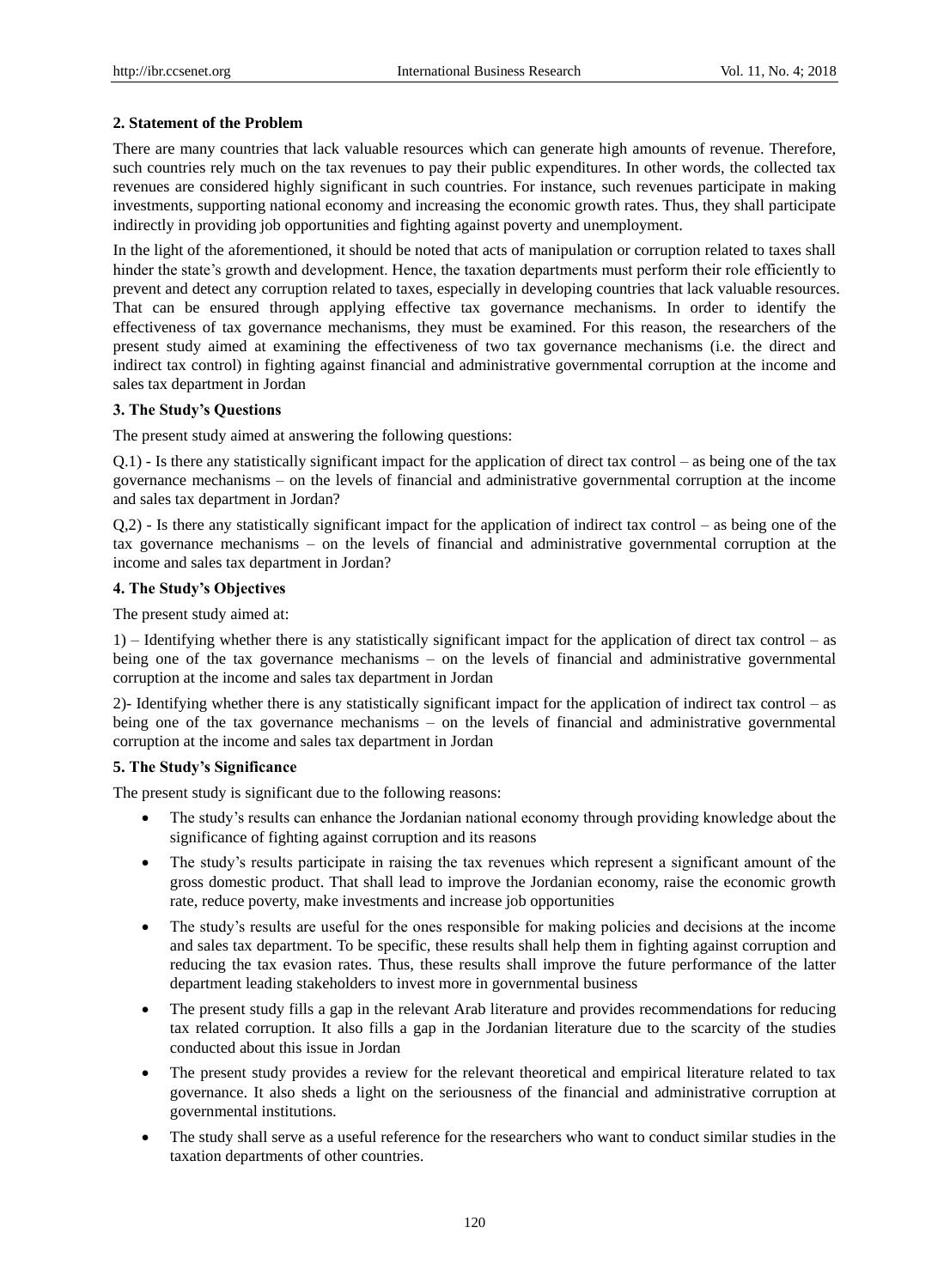#### **6. The Study's Limits**

The present study was conducted in 2017 at the income and sales tax department in Jordan

## **7. Definition of Terms**

Corruption**:** It refers to the use of public office for achieving a personal gain. In simple words, it is the employee's use for his status, rank, or official position to get a personal benefit (Myint, 2000).

Tax Governance: Abed Al-Sami' (2008) defines it as being: a group of procedures and rules applied by the tax administration to ensure the achievement of tasks properly. They are also followed to develop their processes and raise the trust of its taxpayers in it. These are also followed to achieve justice and transparency, enforce control and hold all employees accountable for their acts. That is done to achieve the goals of tax legislations and raise people's sense of trust in the tax and economic systems of the state.

#### **8. Financial and Administrative Corruption and Their Forms**

Windssor (2004) suggests that there are many types for corruption, such as the financial, administrative, economic, social, political, judicial, and moral corruption (Cited in Ensaf et al., 2012). However, the present study aimed to shed a light on the administrative and financial corruption.

Administrative corruption is defined as one's misuse of position for achieving any personal gains in an illegitimate manner. As for the financial corruption, it refers to the financial deviations and violations committed against the financial rules that govern the financial works and operations at governmental intuitions. Financial corruption also involves any act that violates the regulations of the financial control authorities (Sulaiman, 2005).

According to Mohammad (2007), administrative and financial corruption have various forms. For instance, they may be represented in bribery, nepotism, favoritism, the use of connections for personal gain, forgery, blackmail, and embezzlement. They may involve the slowing down of procedures of certain paper works

#### **9. Reasons and Consequences of the Financial and Administrative Corruption**

According to Al-Saf, (1998), the reasons behind financial and administrative corruption can include: (Cited in Ali et al., 2013)

1)- Personal reasons: They are represented in one's personality, characteristics, educational level and views about the concept of legitimacy.

2)- Social reasons: They are represented in the customs, traditions and norms that are dominant in the society, such as the spread of favoritism

3)- Administrative and organizational reasons: They are represented in the vagueness of regulations, the complexity of the administrative procedures and the use of ineffective control methods and systems

4)- Legal reasons: They are represented in the absence of laws that enforce deterrent punishments on the ones who commit acts of financial and administrative corruption

5)- Political reasons: They are represented in appointing managers based on their political views without taking their competency into consideration. Such reasons include the absence of institutions responsible for fighting against corruption and control. They also include the poor performance of the governmental institutions responsible for control.

6)- Economic reasons: They are represented in employees' low wages, incentives, and bonuses. That shall lead employees to search for any method that can increase their income even if it's illegitimate.

7)- Reasons related to governance: Having an inefficient governance shall threat organizations' growth, and make them incur more costs,. It shall make them lose competitiveness and face difficulties in finding solutions to their problems.

As for the consequences of those types of corruption, they may include: (Kardoudi and Wasaf, 2016):

1)- They shall hinder economic growth and reduce the rates of foreign and local investments. They shall also reduce the amounts of available resources which should be used for anti-poverty programs and production.

2) The levels of such corruption shall negatively affect the amount of tax revenues. That occur when the companies submit false financial statements to the tax authorities to pay less amount of taxes. That also occurs when the tax authority does not enforce taxes on certain people of high economic and political authority. That shall in turn affect the credibility of the tax authority and increase the tax gap.

3)- When the officers of the tax authority accept bribes to reduce the payable taxes and tax rates, the government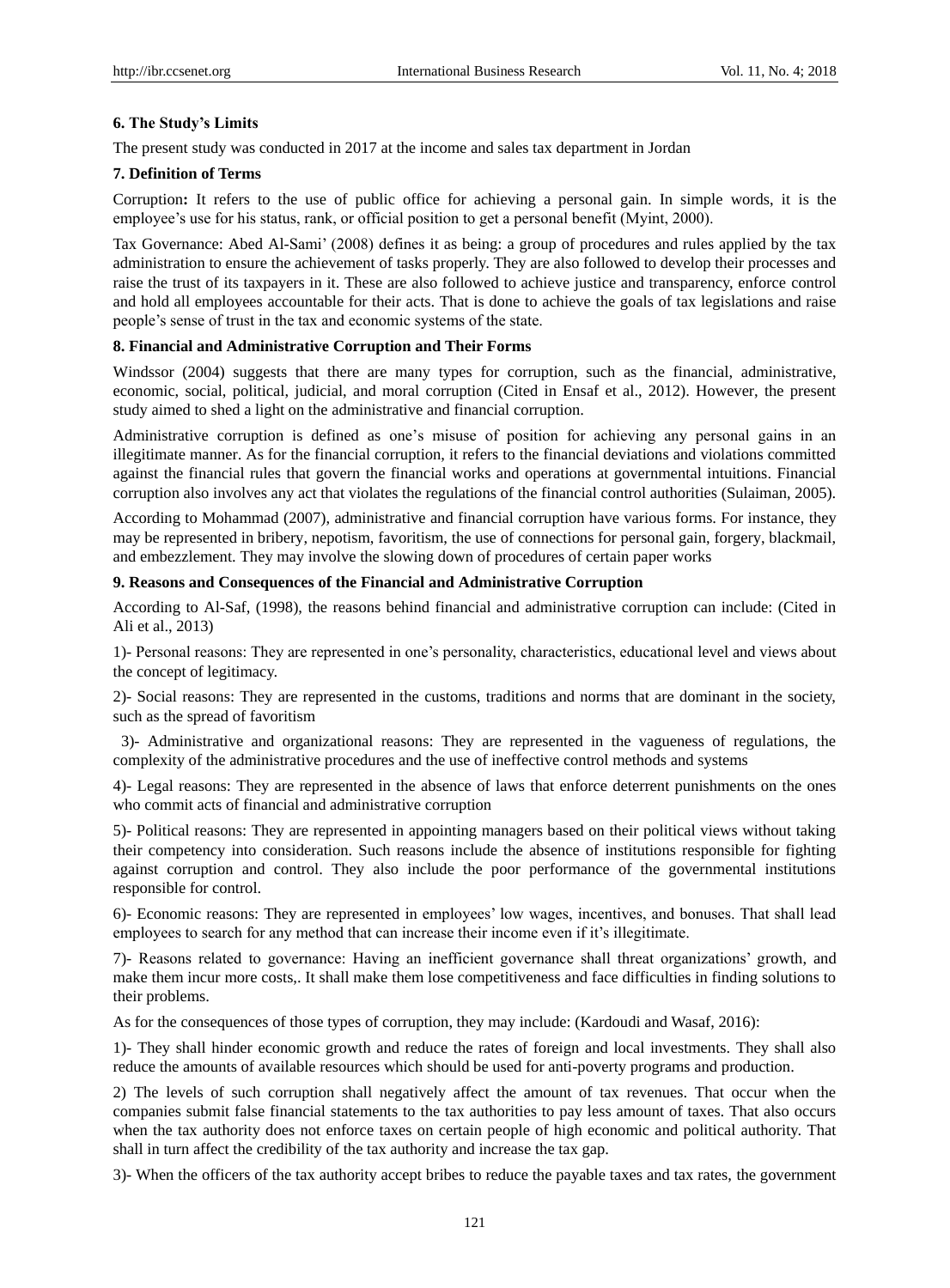revenues shall decrease. That shall lead to raise prices, and foreign debts and experience an interference by foreign countries in making decisions.

4)- They shall increase governmental expenditures and lead to a poor management of resources

5)- They shall increase poverty rates and result in poor distribution of income. That shall increase the gap between the rich and the poor, raise the prices of governmental services and decline the living condition

6)- They shall negatively affect the stock exchange markets and investment funds. For instance, the false financial statement shall mislead the stakeholders when making decision leading to a stock market crash, bankruptcy and economic crises

#### **10. Tax Governance and Its Significance**

According to Al-Janabi (2009), tax governance refers to a group of procedures that organize and govern the relationships between all the tax administration officers and taxpayers. Thus, enforcing an efficient corporate governance on the tax administration would result in disclosing its works, raising their levels of transparency, achieving objectivity and holding employees responsible for the application of the applicable laws and regulations. That shall make all the concerned parties enjoy the rights entitled to them. To add more, tax governance shall protect the state's revenues, and prevent any violation made against the law. Tax governance shall also protect the rights and interests of tax payers.

#### **11. The Strategic Objectives of Tax Governance**

According to Abu Omar (2010), the comprehensive application of tax governance shall achieve tax reforms that shall serve the interests of all the parties involved in the taxation process. As for Abed Al-Men'im (2008), he believes that tax governance aims at:

1)-Achieving fairness and efficiency in the tax administration and its works.

2)-Raising people's awareness about tax related matters and instilling a sense of compliance to paying taxes willingly among taxpayers.

3)-Improving the electronic processing of tax declarations and data. The researchers of the current study also believe that achieving this objective shall participate in saving time and the efforts exerted by the tax administration employees. That shall lead to achieving the desired tasks in the appropriate time.

4)-Making improvements on tax systems in a regular manner

5)- Benefitting from the technological developments in performing works at the tax administration.

6)- Developing a special incentive system for the employees of the tax administration to encourage and motivate them.

7)- Having accurate statistics about the number and data of the tax population which shall prevent tax evasion and reduce the tax related disputes and lawsuits (Abed Al-Men'im, 2008, p.49).

7)- Improving the efficiency and competency of the employees working at the tax administration

8)- Improving the performance level of the tax administration to meet the total quality standards (Andreas, 2009)

### **12. Elements of the Tax Governance System**

Hanna (2005) believes that the tax governance system consists from the following elements:

1)-Tax legislations: They refer to a group of laws, regulations, and systems that aim to enforce taxes, determine their value, and collect them. These laws, regulations, and systems also aim to govern the processes carried out by the tax administration and regulate the tax administration's relationships with the people it deals with.

2)- Tax administration: It refers to all the public directorates that are responsible for applying and enforcing the income and sales tax act through the auditors and employees. They apply and enforce this act through determining the tax values, conducting tax inspections, and communicating with the other governmental departments to ensure that taxes have been paid by the tax payers and investors.

3)-Tax population: It refers to the all the natural people involved in taxation process, such as: the taxpayers, and tax lawyers, consultants, accountants, and auditors. It also refers to the legal people dealing with the tax administration, such as: the public and private joint stock companies.

The researchers of the current study believe that figure (1) presents the elements of the tax governance system and the relationships between them. Identifying such relationships shall enable officials to enact a clear and comprehensible tax act that can identify the responsibilities and duties of the tax administration. Through such an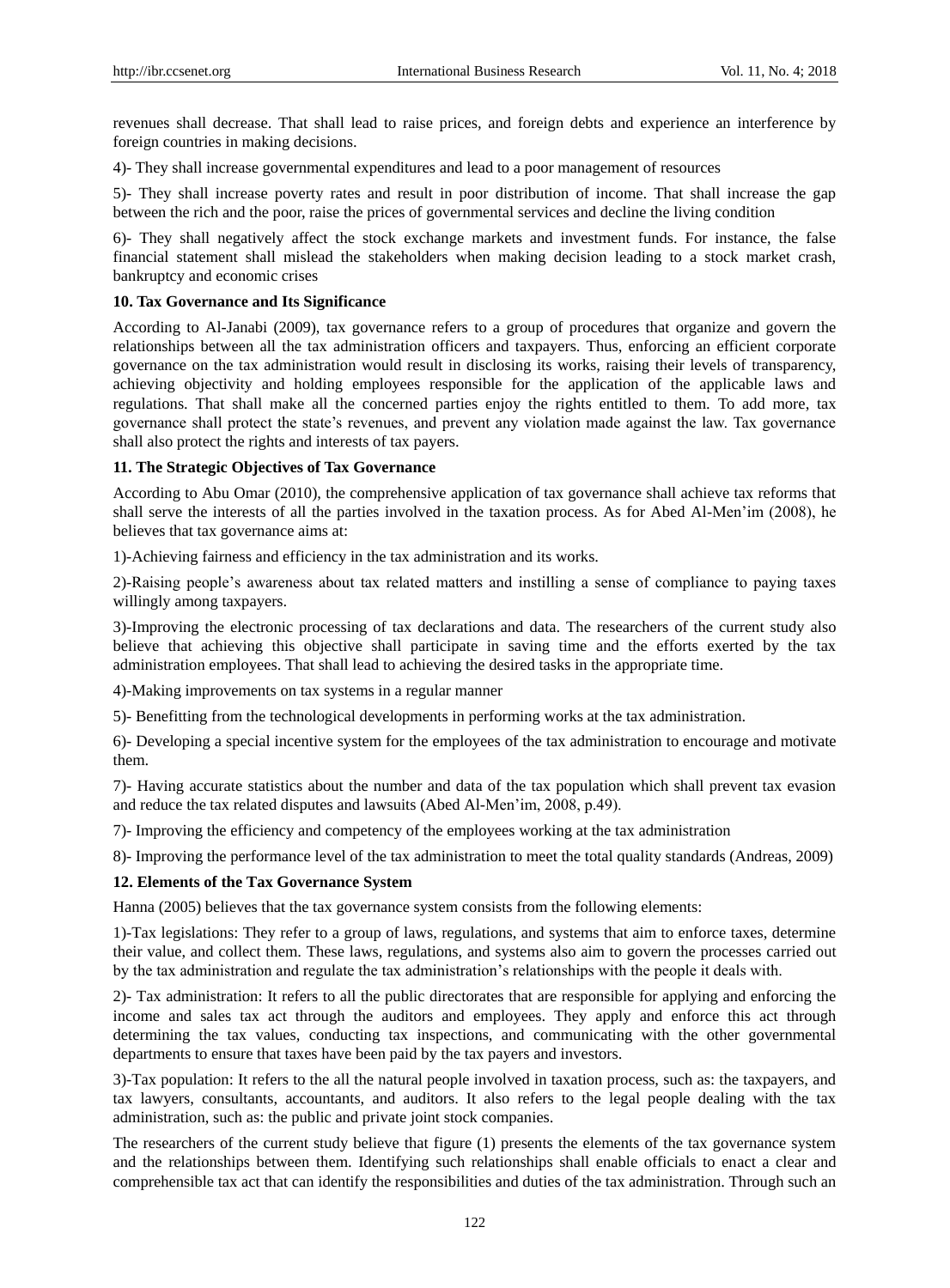act, taxes shall be enforced in a fair manner on the tax population and the involved parties would enjoy all their rights. This act shall also settle any dispute that may arise between the members of the tax population and the tax administration.





## **13. The Tax Governance Mechanisms**

Zanoni and Janssens (2005) suggests that direct control (i.e. bureaucratic control) refers to exercising power through traditional methods of direct control and ensuring employees' compliance to the rules set earlier. As for the indirect control, they state that it is based on the Foucauldian idea and define it as the control arises from one's sense of identity and operates through the self rather than being imposed on the self. They state it is the product of social relationships. In other words, it refers to regulating people's identity to make them indirectly controlled by the regulations of their own professional identify. They state the indirect control refers to the self-positioning of employees within a managerially inspired discourse about the organization and work which shall turn them into being more or less committed.

Governance adopts several mechanisms and the same applied to tax governance. However, the most significant tax governance mechanisms are represented in tax control, including the direct and indirect ones. As for the direct tax control, it includes performance control and organizational control. The organizational control refers to the extent of applying the law by the tax administration and how correct its enforcement is. As for the performance control, it is based on the following:

A)- Enforcing control over the extent of applying the rationalization principle in the activities and policies of the tax administration. That is done to ensure that they adopt the rationalization principle properly and correctly. That shall save the costs in the tax administration. Such control shall ensure the employees' compliance to the actual costs needed for providing the required quantity and quality of services (Seyam, 2009)

B)- Enforcing control over the tax administration's efficiency in using the available human and financial resources. In other words, efficiency should be connected with rationalization in the use of these available resources. Through applying the efficiency and rationalization principles, the tasks shall be achieved in a way that is consistent with each case. It shall also ensure that the tax administration is using the techniques required for handling each case in a way that suits it (Abu Omar, 2010)

C)- Enforcing control over the performance effectiveness that concerns the tax administration's tasks related to its goals. Such tasks include: collecting taxes, providing the state with sufficient tax revenues, making a census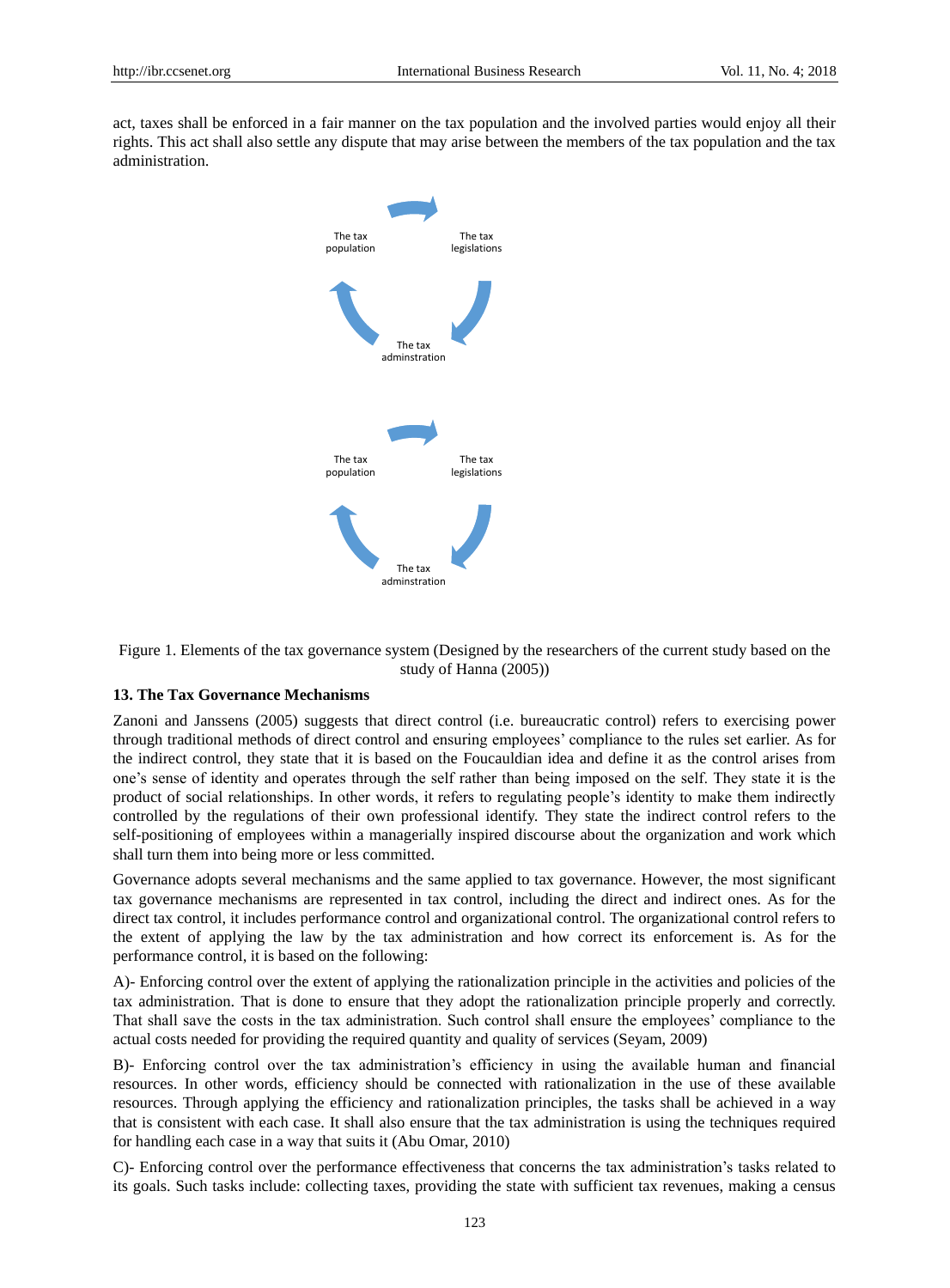estimation for the number of the tax population, and reducing the rates of tax evasion (Eid, 2010). Thus, this effectiveness must be achieved through identifying the tax administration's main goals in accordance with each managerial level (i.e. upper management, middle management, and line management). In addition, the tax administration must keep tracking its performance effectiveness in accordance with each managerial level. Furthermore, tasks should be identified implicitly and clearly to achieve the performance effectiveness at the tax administration(Eid, 2010)

Based on the aforementioned, promoting the application of indirect control among taxpayers is considered one of the most important tax control pillars. The researchers believe that promoting the application of this control can be done through:

- Raising the accuracy and effectiveness of the internal control: This control is represented in the administrative, and accounting control enforced by companies on themselves
- Keeping the accounting records that are issued regularly in pursuant to the international accounting standards.
- Auditing the company's accounting records by external auditors.

## **14. Significance of Control in fighting against Corruption**

Al-Zahawi (2008) believes that control aims at: (Cited in Ensaf et al., 2012):

1)- Protecting public funds and ensuring employees' compliance to the law and regulations. Control also aims at checking the validity of employees' financial practices

2)- Detecting any deviation, error, or violation in governmental bodies and organizations

3)- Controlling and assessing performance in accordance with the applicable law

4)- Issuing opinions about the validity of the financial statements and ensuring their compliance to the accounting standards

5)- Auditing and controlling the accounting records of governmental organizations to make sure that laws are applied properly in relation to collecting tax and spending public expenditures

6)- Making sure that public officers are not misusing their powers for achieving any personal gain

7)- Identifying the actual financial positions of organizations and the actual investment returns

Al-Bkou' and Ahmad (2012)believe that using internal control systems shall significantly reduce the financial and administrative corruption levels in service organizations. That shall promote positivity among employees and reduce the costs of investment projects

Murad and Amin (2017) believe that internal control plays a significant role in fighting against financial corruption. They believe that such control also enables the management to take useful decisions and detect the shortcomings in its works. In addition, such control enables the management to detect financial corruption acts and identify their reasons. They also believe that the organization's lack of compliance to the laws indicate that there are shortcomings in its internal control system. They also suggest that poor internal control shall raise the rates of financial deviations and violations.

## **15. Empirical Literature**

Majeed (2010) aimed at identifying the impact of applying internal control on the financial corruption levels in Iraq during (2006 – 2008). He developed a questionnaire and distributed the questionnaire forms to the random sample he selected. The sample consists from 90 employees working at the internal control department of the Iraqi central bank and auditors working at external audit offices. However, 80 questionnaire forms were retrieved which are valid for statistical analysis. It was concluded that the institution's lack of commitment to the law and regulations indicate that there are shortcomings in the internal control system. In addition, it was concluded that poor internal control shall increase the probabilities of committing deviations and violations which are one of the forms of the financial and administrative corruption. He also concluded that using effective taxation and accounting systems shall significantly reduce the financial corruption in Iraqi institutions.

Al-Ebaidy and Al-Samerai (2012) aimed at exploring the reasons behind committing tax evasion acts which are one of the forms of tax corruption. Their study was conducting in Iraq through examining the records of the Iraqi ministry of finance and the general commission for taxes during the period (1995 – 2010). They concluded the tax evasion rates in Iraq are high due to the poor control enforced on companies and individuals which lead to reducing the investment rates.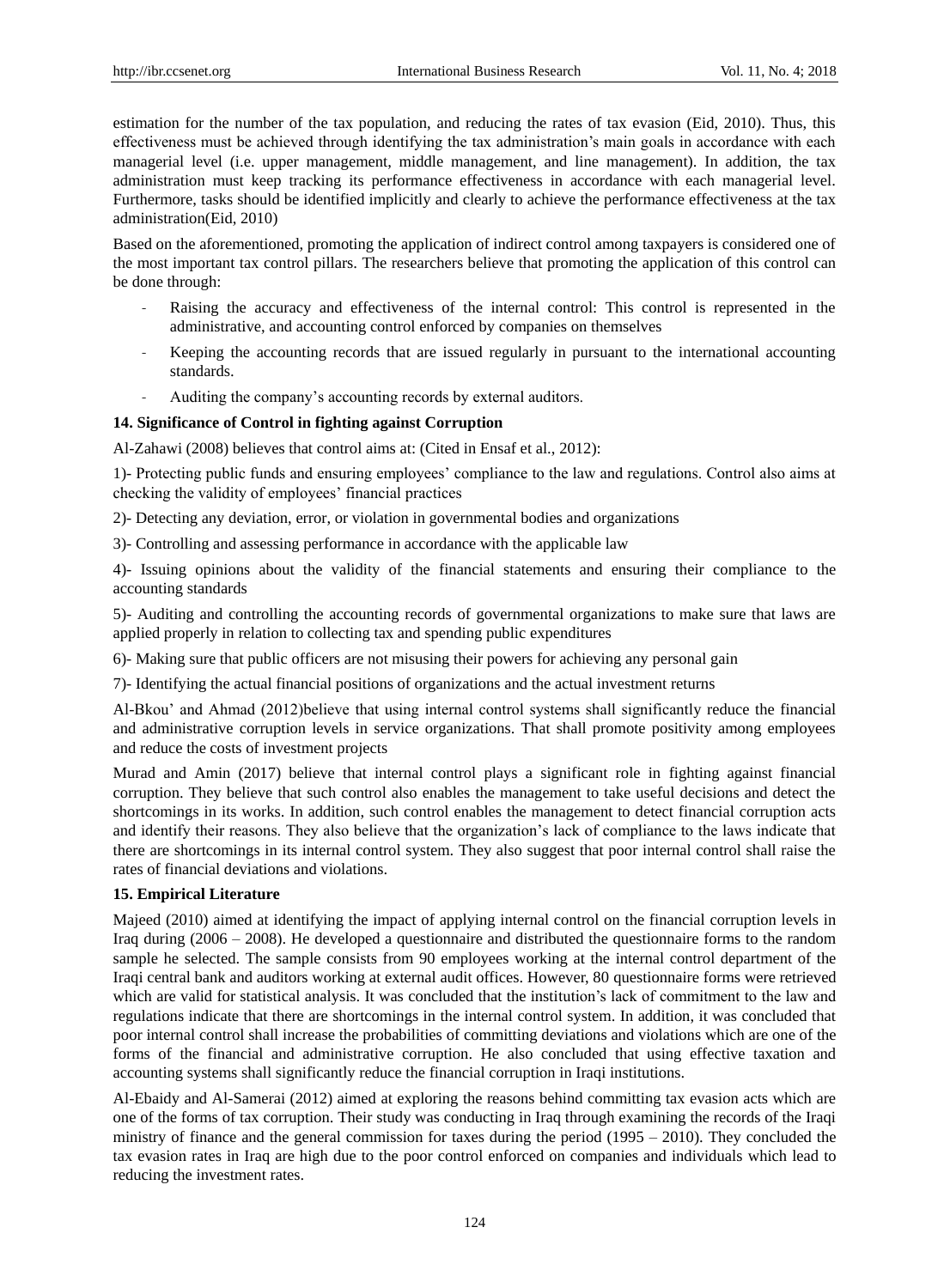Ali et al. (2013) aimed at identifying the impact of applying corporate governance mechanisms and rules on the strategic performance of the general commission for taxes at Iraq. The latter researchers developed a questionnaire. After that, they distributed the questionnaire forms to the sample. The sample consists from the heads of departments and officials who were working at the general commission for taxes (GCT) and academics who are specialized in accounting, auditing and management. The sample also includes professionals working in audit offices and officials working in the state financial control bureau. 93 questionnaire forms were distributed, but 86 were retrieved and all of them are considered valid for statistical analysis. They concluded that the application of the corporate governance mechanisms is highly significant due to their positive impact on the taxation system and the fulfillment of the commission's strategic performance. They also concluded that such application shall fulfill the political, social and economic goals of the state's taxation policy. They also concluded that such application shall reduce tax evasion, and tax gap rates and encourage the commission's employees to follow the regulations and rules

Zaher et al. (2014) aimed at investigating the impact of implementing corporate governance mechanisms on the financial and administrative corruption levels in the Syrian private banks in 2013. They distributed questionnaire forms the sample they selected. Their sample consists from 73 board members, financial managers and executive managers who work at Syrian banks. However, 66 questionnaire forms were retrieved. It was concluded implementing corporate governance mechanisms shall reduce the financial and administrative corruption levels in the Syrian private banks. They also concluded that there is a negative correlation between the latter levels and the application of internal control

Abu Odeh (2015) aimed at identifying the impact of corporate governance and corruption on tax revenues in Palestine during the years (1996 – 2013). The latter researcher collected data from the reports published by the Palestinian ministry of finance World Bank and developed a model for measurement. She also conducted the simple regression analysis. She concluded that there is a significant positive correlation between tax revenues and corporate governance. It was also concluded that there is a negative correlation between corruption and tax revenues. It was also concluded that poor levels of disclosure and transparency shall increase the tax evasion rates

## **16. The Study's Approach**

The present study adopts the analytical descriptive approach.

## **17. The Study's Variables**

\*The independent variable: The application of two tax governance mechanisms (i.e. direct and indirect tax control)

\*The dependent variable: The financial and administrative governmental corruption levels at the income and sales tax department in Jordan

## **18. The Data Collection Methods**

The researchers used two kinds of data which are represented in the following:

1)- Primary data: It is represented in the data collected through the questionnaire forms

2)- Secondary data: It is represented in the data collected from books, studies, articles, theses and PhD dissertations

## **19. The Study's Instrument**

After reviewing the aforementioned empirical literature, the researchers developed a questionnaire to collect data from the sample. This questionnaire consists from two parts. The first part aims to collect demographic data about the sample, such as: their positions, academic qualifications and years of experience. As for the second part, it consists of(43) statements. 27 statements aim to provide an answer to the study's first question, whereas 16 statements aim to provide an answer for the study's second questions.

## **20. Statistical Methods**

-

The researchers of the present study used the SPSS<sup>1</sup> program and descriptive statistical methods to analyze the collected data. Through this program, percentages and frequencies were calculated and presented in tables. They were calculated to describe the respondents' characteristics and attitudes.

The researchers used the following criterion to classify percentages:

<sup>&</sup>lt;sup>1</sup>Statistical Package for the Social Sciences (SPSS)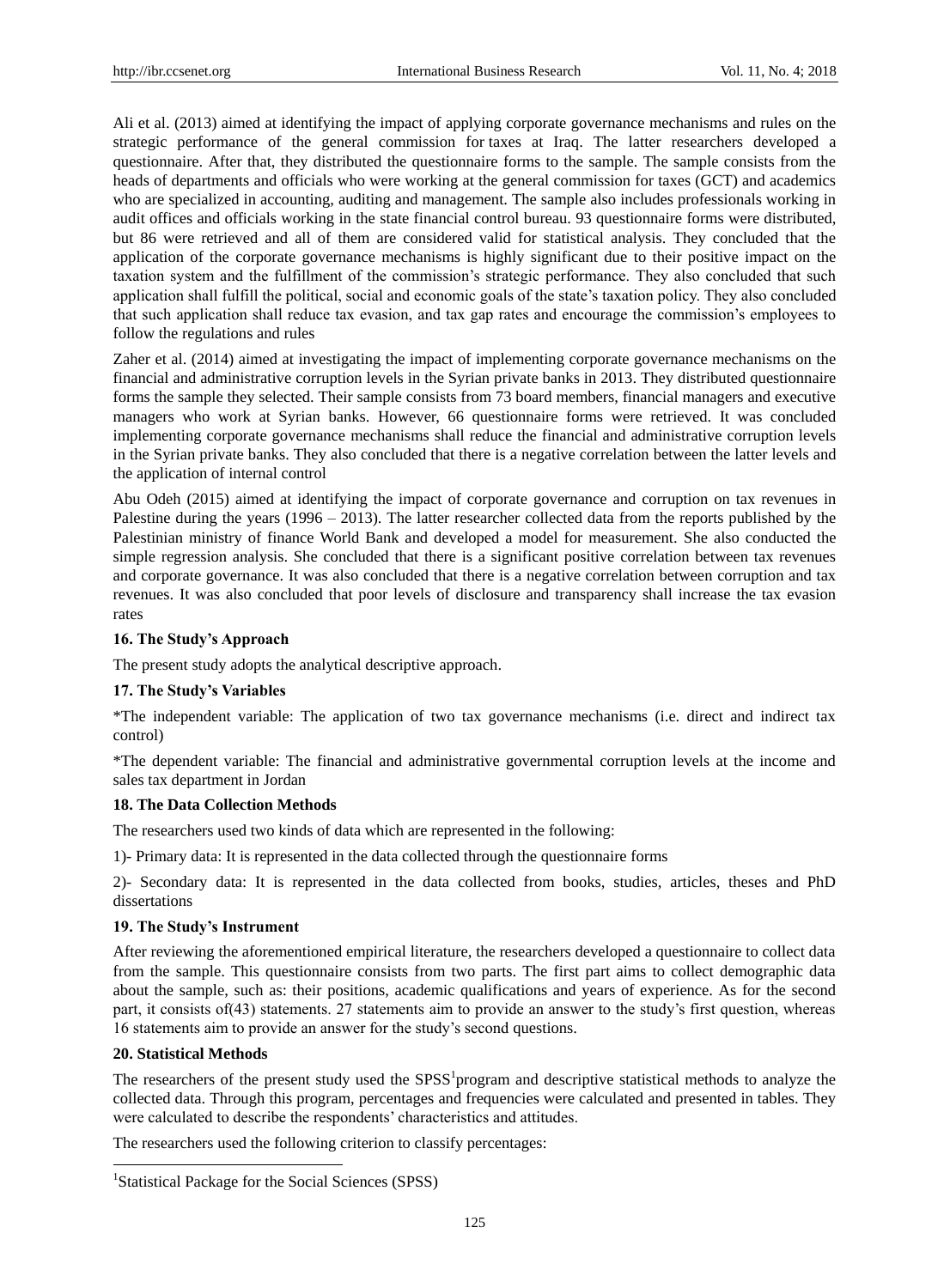1)- 100 % – 65 %: High

2)- 64 % - 50 %: Moderate

3)- 50 % – 0 %: Low

## **21. The Instrument's Validity**

The questionnaire was passed to five experts who are university professors specialized in management. They were asked to provide their opinions and make modifications. That was done to make sure that it is able to measure what it was set to measure. In the light of their comments, some changes were made.

## **22. The Instrument's Reliability**

In order to measure the instrument's reliability, the researchers calculated the Cronbach's alpha coefficient. The results show that it is 0.91 which is a high value because it far exceeds 0.60. That means that the instrument is highly reliable and provides accurate results.

## **23. The Study's Population and Sample**

The study's population consists from 124 tax auditors, supervisors and heads of departments who work at the directorates affiliated with the income and sales tax department at Jordan. The population also consists from (384) external auditors accredited by the latter department. Such information was obtained from a circular issued by the income and sales tax department. As for the sample, it was selected randomly and it represents 30 % of the whole population. Thus, one hundred and fifty four (154) questionnaire forms were distributed to the study's sample. However, ninety three (93) questionnaire forms were retrieved and all of them are considered valid for statistical analysis. As for the response rate, it is 83.78 %.

Thus, the sample consists from 22 tax auditors, 8 tax supervisors, and 2 heads of the auditing departments who work at several directorates affiliated with the income and sales tax department at Jordan. It also includes 61 external certified auditors who were accredited by the latter department (n=93). Further details are presented in table (1)

## **24. The Sample's Characteristics**

The respondents' characteristics were collected through the first part of the questionnaire. Such characteristics concern their positions, academic qualifications and years of experience.

#### *24.1 The* respondents' *Distribution According to Their Positions*

The respondents are classified into the following categories according to their positions: (tax auditors, tax supervisors, heads of auditing departments, and certified auditors). To be specific, the sample consists of 22 tax auditors, 8 tax supervisors, 2 heads of the auditing departments, and 61 certified external auditors. The percentage of certified auditors is the highest (i.e.68.75 %). As for the lowest percentage, it is the heads of the auditing departments (i.e. 6.25 %). Further details are presented in table (2)

#### *24.2 The Res*pondents' *Distribution According to Their Academic Qualifications*

The qualifications that the respondents hold include the (BA, MA, and PhD) degrees. It can be noticed that (78.125 %) of the tax auditors hold a BA degree. In addition, 88.52 % of the external auditors hold a BA degree. It is noticed that 18.75 % of the tax auditors hold an MA degree, whereas 8.2 % of the external auditors hold an MA degree. It can be also noticed that 3.125 % of the tax auditors hold a PhD degree, whereas 3.28 % of the external auditors hold a PhD degree. It can be clear that most of the sampled external auditors and tax audits hold a BA degree because their professions require having a practical experience rather than holding postgraduate degrees. Further details are presented in table (3)

## *24.3 The Re*spondents' *Distribution According to Their Years of Experience*

The respondents are classified into five categories according to the years of experience they possess. However, it can be noticed that twenty one (34.4 %) of the external auditors possess more than twenty (20) years of experience It is also noticed that twelve (12) respondents of the tax auditors group possess an experience of 6 – 10 years which represents 37.5 % of the tax auditors group. As for the other categories, they possess less experience. It is noticed that the numbers of tax auditors decrease with the increase of their experience after having more than 10 years of experience. It can be also noticed that the number of the external auditors increase with the increase of their years of experience. Further details are presented in table (4).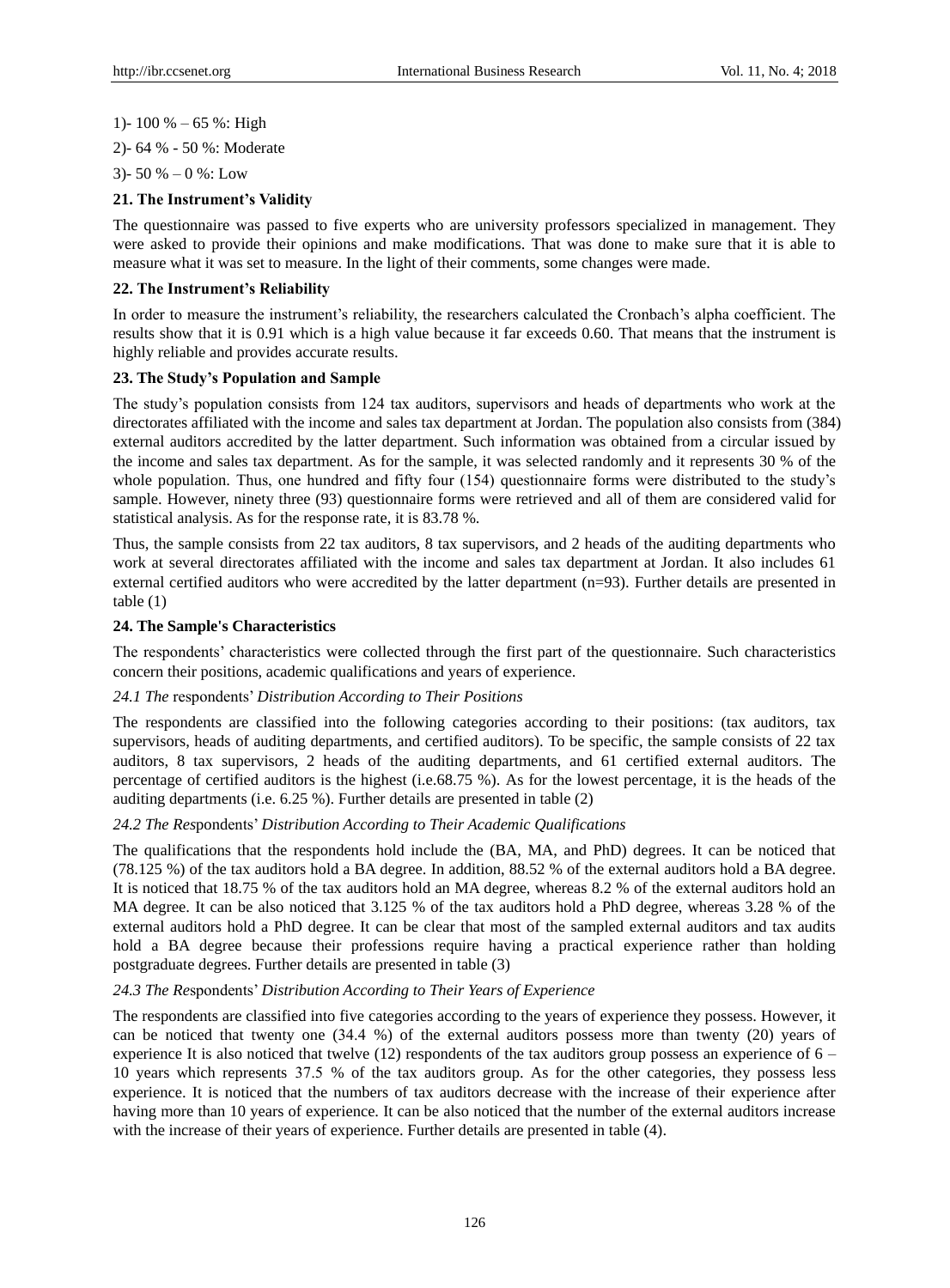#### **25. Results**

#### *25.1 Results Related to the Study's First Question*

Q.1) - Is there any statistically significant impact for the application of direct tax control – as being one of the tax governance mechanisms – on the levels of financial and administrative governmental corruption at the income and sales tax department in Jordan?

The percentages listed in table (5) aim at providing an answer for the study's first question

Based on statement (11), it can be concluded that 97.8 % of the respondents believe that work tasks must be distributed well to reduce the levels of administrative negligence. In addition, statement (10) indicates that 95.7 % believe that having a valid organizational plan for managing the tax payers' files shall reduce the operational costs of the income and sales tax department. These percentages are the highest percentages in table (5). The percentages listed in table (5) are high because they are within the range of 64.5% - 97.8 %. The total percentage is (85.5 %) which is a very high value. It indicates that respondents believe that direct tax control can significantly reduce the levels of financial and administrative governmental corruptions at the income and sales tax department in Jordan.

#### *25.2 Results Related to the Study's Second Question*

Q.2) - Is there any statistically significant impact for the application of indirect tax control – as being one of the tax governance mechanisms – on the levels of financial and administrative governmental corruption at the income and sales tax department in Jordan?

The percentages listed in table (6) provide an answer for the study's second question

According to statement (24), 96.8 % of the respondents believe that editing the facility's records by external auditors shall reduce the financial and administrative governmental corruption levels. As for statement (21), 94.6 % of the respondents believe that providing the department with valid documents, and records shall reduce the financial and administrative governmental corruption levels at the latter department. Statement (23) indicates that 94.6 % of the respondents believe that preparing the financial statements' in accordance with the international accounting standards shall reduce the financial and administrative governmental corruption levels at the income and sales tax department. As for the overall percentage, it is 80.9 which is a very high value. That means that respondents believe that indirect tax control can significantly reduce the levels of financial and administrative governmental corruption at the income and sales tax department

#### **26. Conclusion**

The researchers of the present study concluded the following:

- 1. Direct control as being one of the tax governance mechanisms can significantly reduce the levels of financial and administrative governmental corruption at the income and sales tax department
- 2. Indirect tax control as being one of the tax governance mechanisms can significantly reduce the levels of financial and administrative governmental corruption at the income and sales tax department
- 3. Enforcing efficient (direct and indirect) tax control through procedures, regulations and follow ups- can significantly reduce the possibilities of committing acts of governmental corruption at the income and sales tax department
- 4. External auditors- who are part of the tax governance system play a significant role in reducing the corruption level through enforcing indirect tax control at the income and sales tax department

#### **27. Recommendations**

In the light of the aforementioned results, the researchers of the present study recommend:

- 1. Holding more training programs to improve the efficiency of the employees working at the control department at taxation authorities
- 2. Using advanced accounting and tax systems to raise the efficiency of the employees working at of the control department at taxation authorities
- 3. Improving the organizational structure of the control enforced in the income and sales tax department in Jordan
- 4. Promoting awareness among people about tax related matters and the consequence of corruption on people and the national economy. That can be done through using modern communication channels, such as: social media channels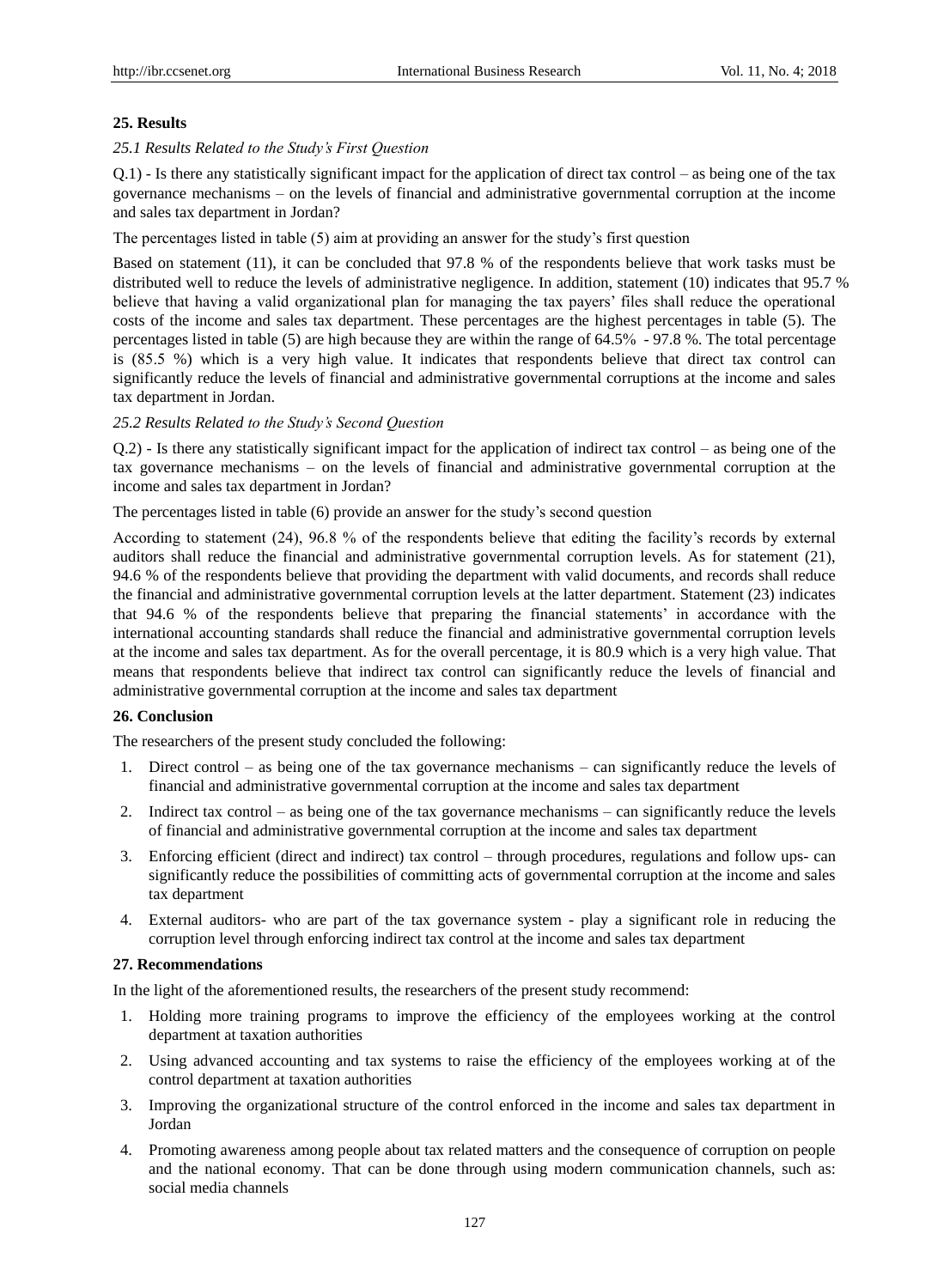- 5. Exerting efforts to improve the living conditions of the tax administration's employees through making changes constantly on their wages and incentives in a way that is consistent with the changing inflation rates. Doing that shall participate in reducing the corruption level in the administration.
- 6. Identifying the procedures that should be followed to conduct a tax inspection for the taxpayers' accounting records and financial statements through providing clear and comprehensible regulations.
- 7. Simplifying the registration and cancellation procedures adopted by the income and sales tax department through opening centers for providing the taxpayers with tax related services.
- 8. Conducting similar studies in the tax administrations of other countries. The researchers also recommend investigating the impact of other governance mechanisms on the corruption level at the income and sales tax department in Jordan

#### **References**

- Abed, A., & Mohammad, R. (2008). Governance in tax administration. *The Scientific Journal of Trade and Finance*, *3.*
- Abed, A., & Naser, A. A. (2008). Enforcing governing on the tax administration and the inevitability of enforcing it to have an objective tax performance (Unpublished MA thesis), Suez Canal University, Ismailia, Egypt, p. 49.
- Abu Odeh, M. (2015). The Effect of governance and corruption on tax revenues econometrics case study on Palestine (1996-2013) (Published MA thesis), The Islamic University of Gaza, Gaza Palestine
- Abu, O., & Abed, A. M. F. (2010). A proposed framework for applying governance in the tax administration department and its effects upon the efficiency and effectiveness of its employees' performance (Unpublished MA thesis), Faculty of business, Banha Unversity, Egypt, p. 19.
- Al-Bkou', F., & Ahmad, M. (2012). Activating the internal control systems in the aim of fighting against the phenomenon of financial and administration corruption in service organizations: An analytical theoretical study. *The Journal of Economics and Administration, 92,* 167-181. Retrieved from <https://www.iasj.net/iasj?func=fulltext&aId=85410>
- Al-Ebaidy, Z., & Al-Samerai, Y. (2012) Analysis of the phenomenon of tax evasion in and the means of treatment in the tax System in Iraq. *The Journal of Al-Anbar University for Economic and Managerial Sciences, 4*(9), 120-146. Retrieved from <https://www.iasj.net/iasj?func=fulltext&aId=69041>
- Ali, M., Hussain, A., &Ya'coub, F. (2013). The role of governance in improving the strategic performance of tax administration. *Accounting and Financial Studies Journal*, *8*(22), 101-126. Retrieved from <https://www.iasj.net/iasj?func=fulltext&aId=90317>
- Al-Janabi, R. M. (2009). The impact of governance on the market price of equity capital in banking companies (Unpublished MA thesis), Faculty of management and economics, Baghdad University, Baghdad, Iraq, p. 140.
- Al-Saf, M. (1998), Code of ethics of the public position and the administrative factors leading to violate it: Applied in the Kingdom of Saudi Arabia. *The General Management Journal, 82,* 457.
- Al-Zahawi, S. (2008). The control enforced on the implementation of the general budget in the Iraqi law, The media department at the Iraqi Parliament, First edition, Baghdad.
- Andreas, G. K. (2009). Governance to improve tax in developing emerging and transitional economics, guide to building tax corporate governance in the 21 century, center for international private enter price, Washington.
- Eid, M. Z. (2010). The internal mechanisms of corporate governance. *The* A*dministrative Research Journal*, *1.*
- Ensaf, R., Rafe'a, A., & Adnan, A. (2012). The effectiveness of the financial controlling system and its effect on the financial corruption in Iraq- applied study on Mosul university. *The Journal of Al-Anbar University for Economic and Managerial Sciences*, *4*(8), 317-346. Retrieved from <https://www.iasj.net/iasj?func=fulltext&aId=60082>
- Hanna, N. F. (2005). An approach towards applying governance in the tax administration, Paper presented at the Fifth Annual Scientific Conference on Corporate Governance and its Accounting, Economic and Administrative Dimensions, Faculty of business, Alexandria University, 8 – 10 September.
- Joulfaian, D. (2009). Bribes and business tax evasion. Retrieved from <http://ssrn.com/abstract=904689>
- Kardoudi, S., & Wasaf, A. (2016). Prevention of financial and administrative corruption from an Islamic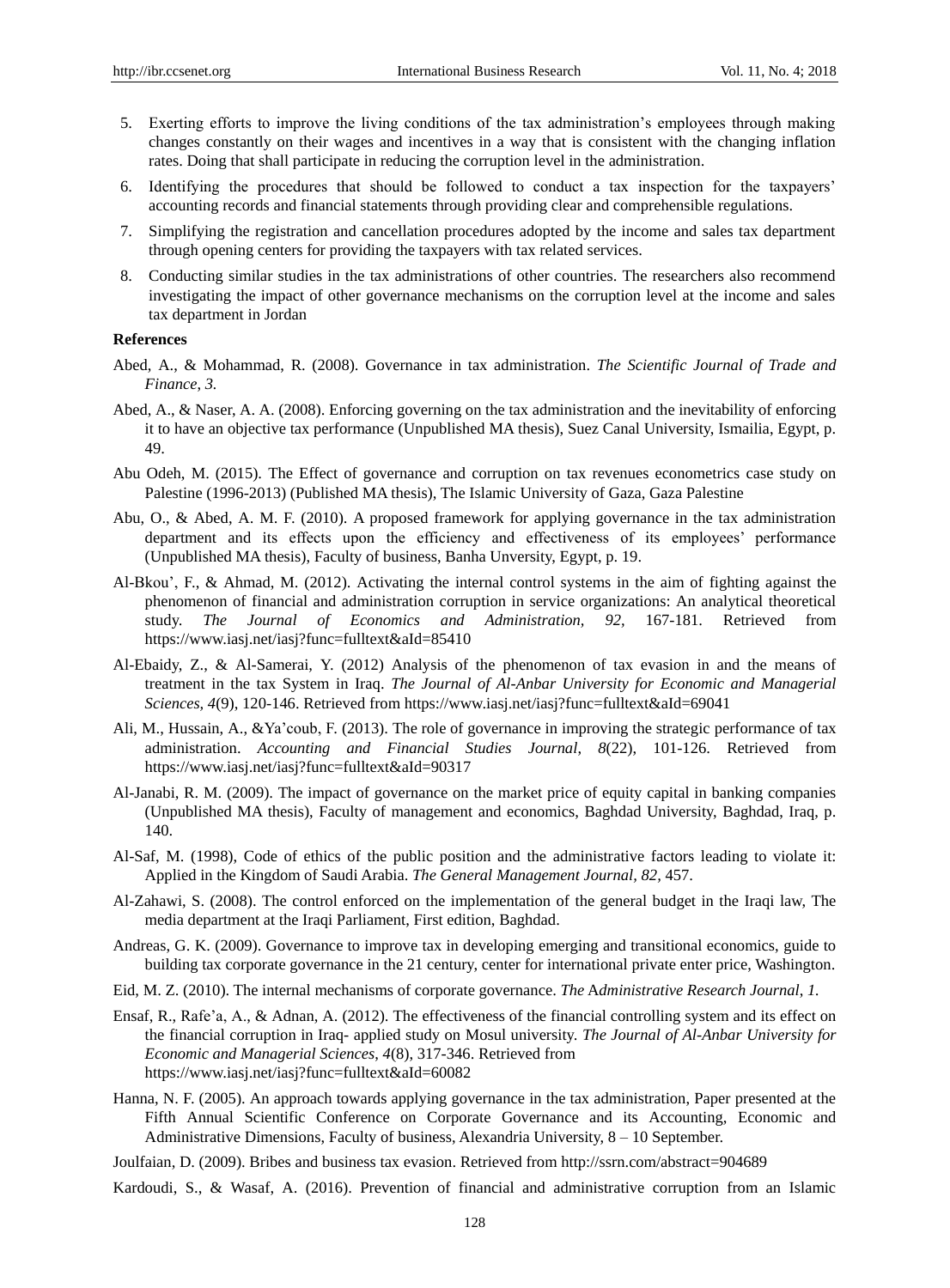Perspective: The problem of the illegitimate financial gain of public official. *The Algerian Journal for Globalism and Economic Policies*, 7, 221-246.

- Madkour, F. (2003), Human resources management, The faculty of business, Cairo University, Egypt, p. 243f
- Majeed, A. (2010). Internal control and its role in fighting against financial corruption: An empirical study in control authorities, *AL-Mansour Journal, 14(*Special Issue/Part One). Retrieved from <https://www.iasj.net/iasj?func=fulltext&aId=35305>
- Mohammad, S., & Abed, A. (2007). Financial and administrative corruption: their manifestations and methods for addressing them: A case study applied in the committee responsible for calculating the political dismissal period for the ones covered by the decision of assessing the cost of damages and political dismissal period, Iraq. *Integrity Journal*, *3.*
- Murad, K., & Amin, B. (2017). The role and importance of the internal control system in reducing the phenomenon of financial corruption Case study of Algeria. *The Journal of North Africa Economics*, *17,*  53-66.
- Myint, U. (2000). Corruption: Causes, consequences, and cures. *Asia-Pacific Development Journal, 7*(2), 33-58.
- Seyam, A. Z. (2009). The role of banking governance in enhancing the efficiency of the Jordanian commercial banks, Paper presented at the Second Scientific Conference held by the faculty of business administration at the University of Jordan, Amman, Jordan, 14 – 15 April.
- Sulaiman, M. S. (2005). Corruption: reality, motives, and negative consequences. *Journal of Police based Way of Thinking, Sharjah, Sharjah Police Research Center, 54,* 148
- Windssor, (2004). Theory of limits on corruption, N.Y.
- Zaher, T., Ali, G., & Khuder, A. (2014). Corporate governance and its role in the reduction of financial and administrative corruption in banks: Study of the views of a sample of employees of private banks in Syria, *Tishreen University Journal for Research and Scientific Studies -Economic and Legal Sciences Series*, *36*(4), 67-88. Retrieved from <http://journal.tishreen.edu.sy/index.php/econlaw/article/view/1066>
- [Zanoni,](https://papers.ssrn.com/sol3/cf_dev/AbsByAuth.cfm?per_id=359204) P., & [Janssens,](https://papers.ssrn.com/sol3/cf_dev/AbsByAuth.cfm?per_id=114526) M. (2005). Engaging with (diversity) management: An analysis of minority employees' agency. *SSRN Electronic Journal.* https://doi.org/10.2139/ssrn.870227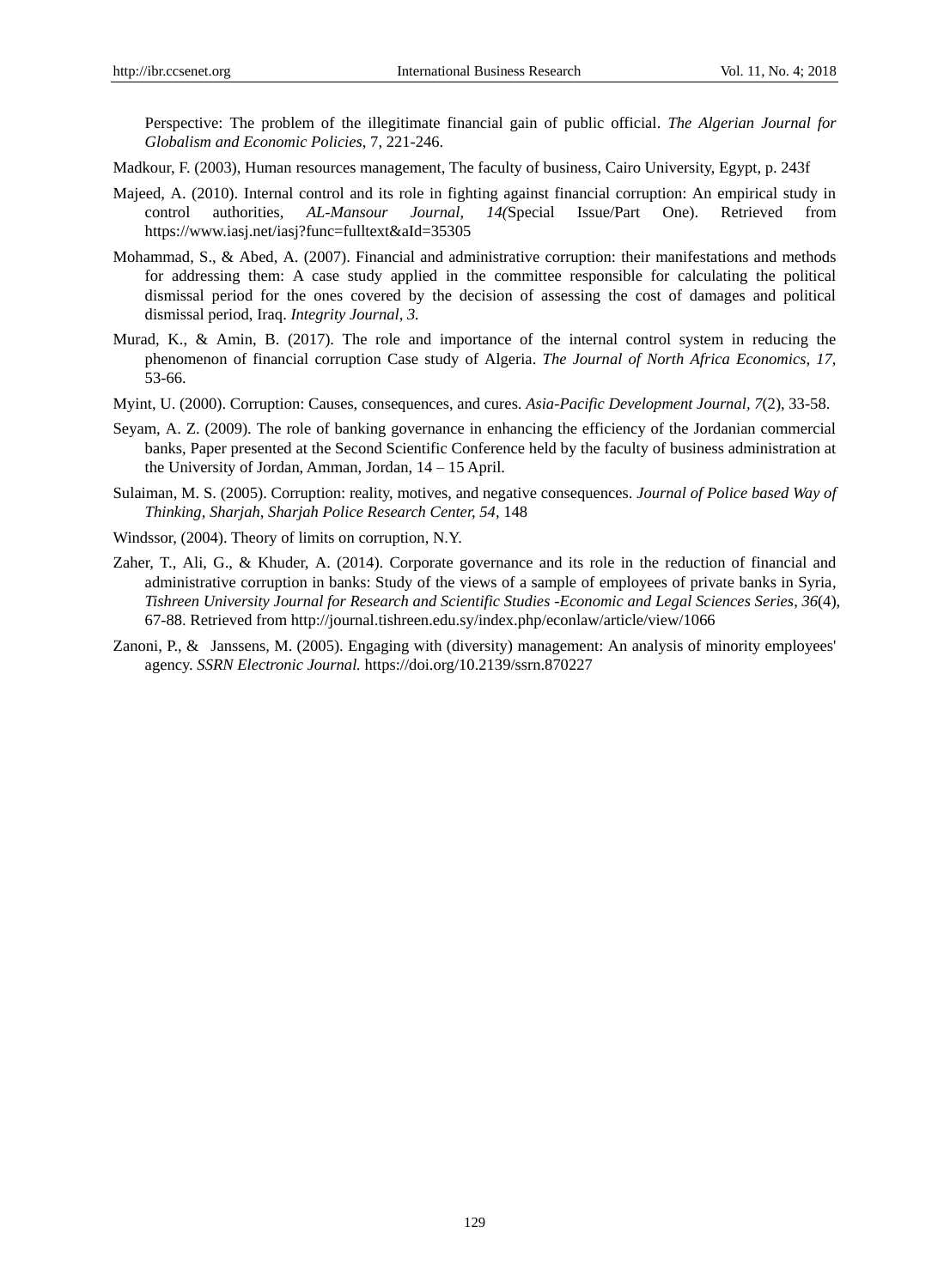## **Appendices**

Appendix A. Characteristics of the Sample

Table 1. The distributed and retrieved questionnaire forms

| No. | Group                 | The number of the distributed | The number of the retrieved | Response |
|-----|-----------------------|-------------------------------|-----------------------------|----------|
|     |                       | questionnaire forms           | questionnaire forms         | Rate     |
|     | The tax auditors      | 38                            |                             | 84.2 %   |
|     | group                 |                               |                             |          |
|     | The external auditors | 16                            | 61                          | 52.5 %   |
|     | group                 |                               |                             |          |

Table 2. The respondent's distribution according to their positions

| Position     | Tax auditors             |       | Tax supervisors |                          | departments              | Heads of the auditing    | Certified auditors |                          | Total |       |
|--------------|--------------------------|-------|-----------------|--------------------------|--------------------------|--------------------------|--------------------|--------------------------|-------|-------|
| Group        | F                        | P%    | F               | $P\%$                    | F                        | $P\%$                    | F                  | $P\%$                    | F     | $P\%$ |
| The<br>tax   |                          |       |                 |                          |                          |                          |                    |                          |       |       |
| auditors     | 22                       | 68.75 | 8               | 25                       |                          | 6.25                     |                    | $\overline{\phantom{a}}$ | 32    | 100   |
| group        |                          |       |                 |                          |                          |                          |                    |                          |       |       |
| The external |                          |       |                 |                          |                          |                          |                    |                          |       |       |
| auditors     | $\overline{\phantom{0}}$ | -     | -               | $\overline{\phantom{a}}$ | $\overline{\phantom{a}}$ | $\overline{\phantom{0}}$ | 61                 | 100                      | 61    | 100   |
| group        |                          |       |                 |                          |                          |                          |                    |                          |       |       |

\*F refers to frequency and P refers to percentage %

Table 3. The respondent's distribution according to their academic qualifications

| Academic<br>qualification         | ВA |        | MA |       | PhD |       | Total |     |
|-----------------------------------|----|--------|----|-------|-----|-------|-------|-----|
| Group                             | F  | $P\%$  |    | P %   |     | $P\%$ |       | P%  |
| The tax auditors<br>group         | 25 | 78.125 |    | 18.75 |     | 3.125 | 32    | 100 |
| The<br>external<br>auditors group | 54 | 88.52  |    | 8.2   |     | 3.28  | 61    | 100 |

\*F refers to frequency and P refers to percentage %

Table 4. The respondent's distribution according to their years of experience

| Years<br>οf                       | Less                     | than $5\quad 6-10$ years |    |       | $10 - 15$ years |       | $16 - 20$ years |        | More  | 20<br>than | Total |       |
|-----------------------------------|--------------------------|--------------------------|----|-------|-----------------|-------|-----------------|--------|-------|------------|-------|-------|
| experience                        | years                    |                          |    |       |                 |       |                 |        | years |            |       |       |
| Group                             | F                        | P%                       | F  | $P\%$ | F               | $P\%$ | F               | $P\%$  | F     | $P\%$      | F     | $P\%$ |
| The<br>tax<br>auditors group      | O                        | 18.75                    | 12 | 37.5  | 6               | 18.75 | 5               | 15.625 |       | 9.375      | 32    | 100   |
| The<br>external<br>auditors group | $\overline{\phantom{0}}$ | $\overline{\phantom{0}}$ |    | 18    | 12              | 19.7  | 17              | 27.9   | 21    | 34.4       | 61    | 100   |

\*F refers to frequency and P refers to percentage %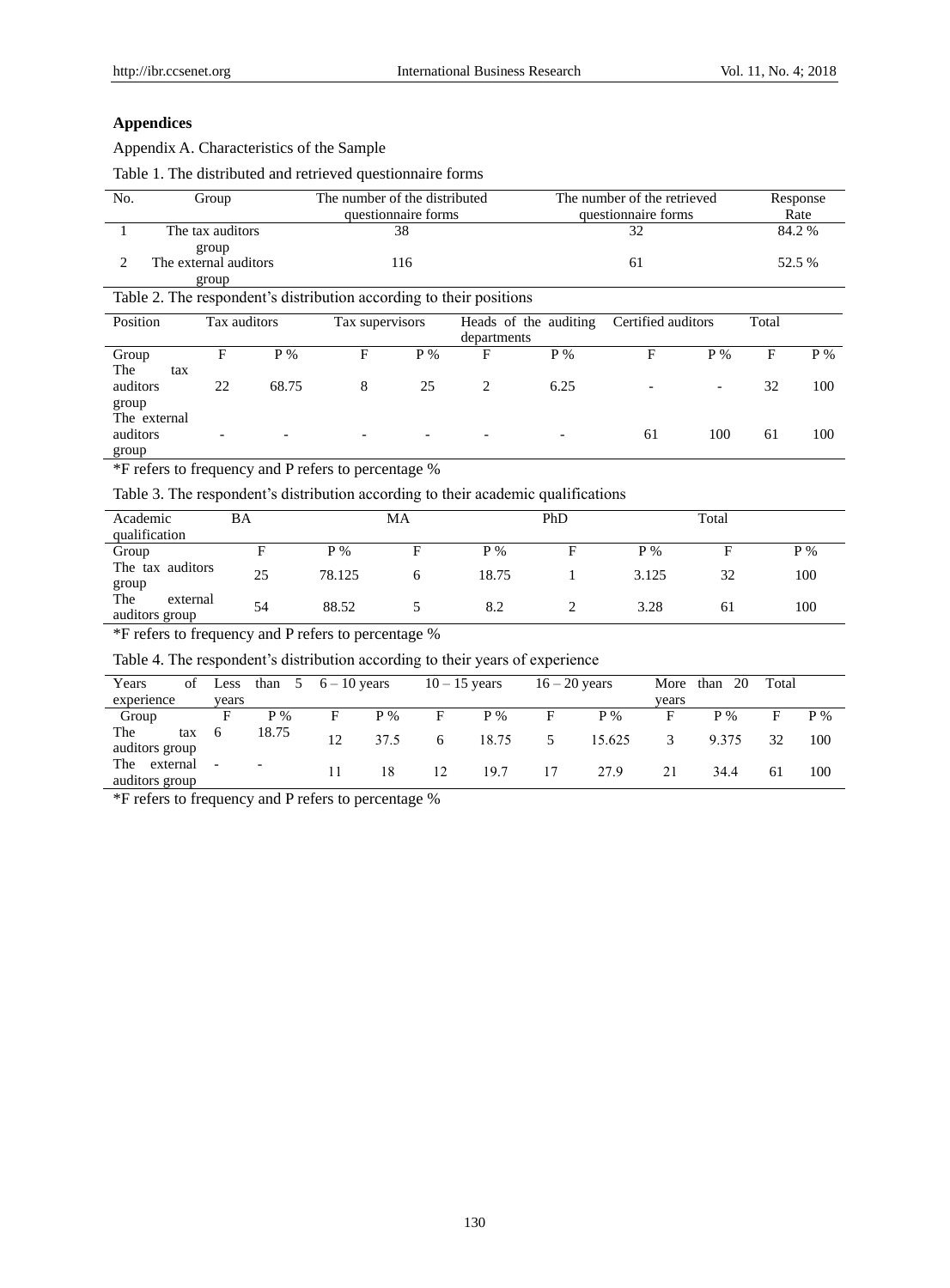Appendix B: Attitudes of the respondents towards the statements of the questionnaire in the form of percentages and frequencies

| Table 5. Attitudes of the respondents towards the statements related to the study's first question |  |  |
|----------------------------------------------------------------------------------------------------|--|--|
|----------------------------------------------------------------------------------------------------|--|--|

| No.              | Statement                                                                                                                                                                                                                                                       | Frequency<br>(Yes) | Percentage % | Frequency<br>(No) | Percentage % |
|------------------|-----------------------------------------------------------------------------------------------------------------------------------------------------------------------------------------------------------------------------------------------------------------|--------------------|--------------|-------------------|--------------|
| 1                | There must be efforts exerted to involve auditors in<br>enacting tax related laws and developing tax related<br>legislations. That shall reduce the levels of financial<br>and administrative governmental corruption at the<br>income and sales tax department | 87                 | 93.5         | 6                 | 6.5          |
| $\overline{c}$   | Incentives must be given to the employees working<br>at the income and sales tax department. That shall<br>motivate them and reduce the levels of financial and<br>administrative governmental corruption at the income<br>and sales tax department             | 78                 | 83.9         | 15                | 16.1         |
| 3                | The insufficiency of the tax auditors shall have a<br>direct impact on the rates of abusing power at the<br>income and sales tax department                                                                                                                     | 60                 | 64.5         | 33                | 35.5         |
| 4                | Having clear tax legislations shall reduce the rates of<br>committing manipulative acts by taxpayers. Such acts<br>may include: offering bribes, using connections for<br>personal gain and etc                                                                 | 88                 | 94.6         | 5                 | 5.4          |
| 5                | Having a comprehensive and flexible tax system<br>shall reduce the rates of committing errors and acts of<br>cheating and fraud at the income and sales tax<br>department                                                                                       | 75                 | 80.6         | 18                | 19.4         |
| 6                | The principle of legal accountability must be<br>enforced upon taxpayers in case of commitment any<br>act of tax evasion. That shall reduce the levels of<br>financial and administrative governmental corruption<br>at the income and sales tax department     | 68                 | 73.1         | 25                | 26.9         |
| $\boldsymbol{7}$ | Having a general framework that govern the way<br>procedures are carried out in the tax department shall<br>encourage employees and the ones who deal with it<br>to implement the administrative policies that are<br>applicable in the department              | 77                 | 82.8         | 16                | 17.2         |
| 8                | Obliging all the employees of the income and sales<br>tax department to issue a financial disclosure<br>statement shall reduce the levels of financial<br>corruption at the latter department                                                                   | 63                 | 67.7         | 30                | 32.3         |
| 9                | Enforcing an efficient control over the sources of the<br>information provided to the income and sales tax<br>department shall reduce the rates of committing acts<br>of forgery in the taxpayers data                                                          | 80                 | 86.0         | 13                | 14.0         |
| 10               | Having a valid organizational plan for managing the<br>taxpayers' files shall reduce the operational costs<br>paid by the income and sales tax department                                                                                                       | 89                 | 95.7         | 4                 | 4.3          |
| 11               | Work tasks must be distributed well to reduce the<br>levels of administrative negligence                                                                                                                                                                        | 91                 | 97.8         | 2                 | 2.2          |
| 12               | Appointing qualified employees in the right position<br>in the income and sales tax shall reduce the levels of<br>financial and administrative governmental corruption<br>at the latter department                                                              | 88                 | 94.6         | 5                 | 5.4          |
| 13               | Assessing the performance level of the auditors<br>working at the income and sales tax constantly shall<br>reduce the rates of committing acts of nepotism                                                                                                      | 79                 | 84.9         | 14                | 15.1         |
| 14               | Setting a code of ethics and professional conduct for<br>the auditors working at the income and sales tax shall                                                                                                                                                 | 80                 | 86.0         | 13                | 14.0         |
| 15               | reduce the rates of committing acts of embezzlement<br>Having adequate data about the rights and duties of<br>the auditors working at the income and sales tax<br>department shall reduce the rates of the accepted<br>bribes                                   | 86                 | 92.5         | 7                 | 7.5          |
| 16               | Identifying the responsibilities of each administrative<br>level in the income and sales tax department shall<br>reduce the rates of the accepted bribes                                                                                                        | 83                 | 89.2         | 10                | 10.8         |
|                  | Total                                                                                                                                                                                                                                                           |                    | 85.5         |                   | 14.5         |